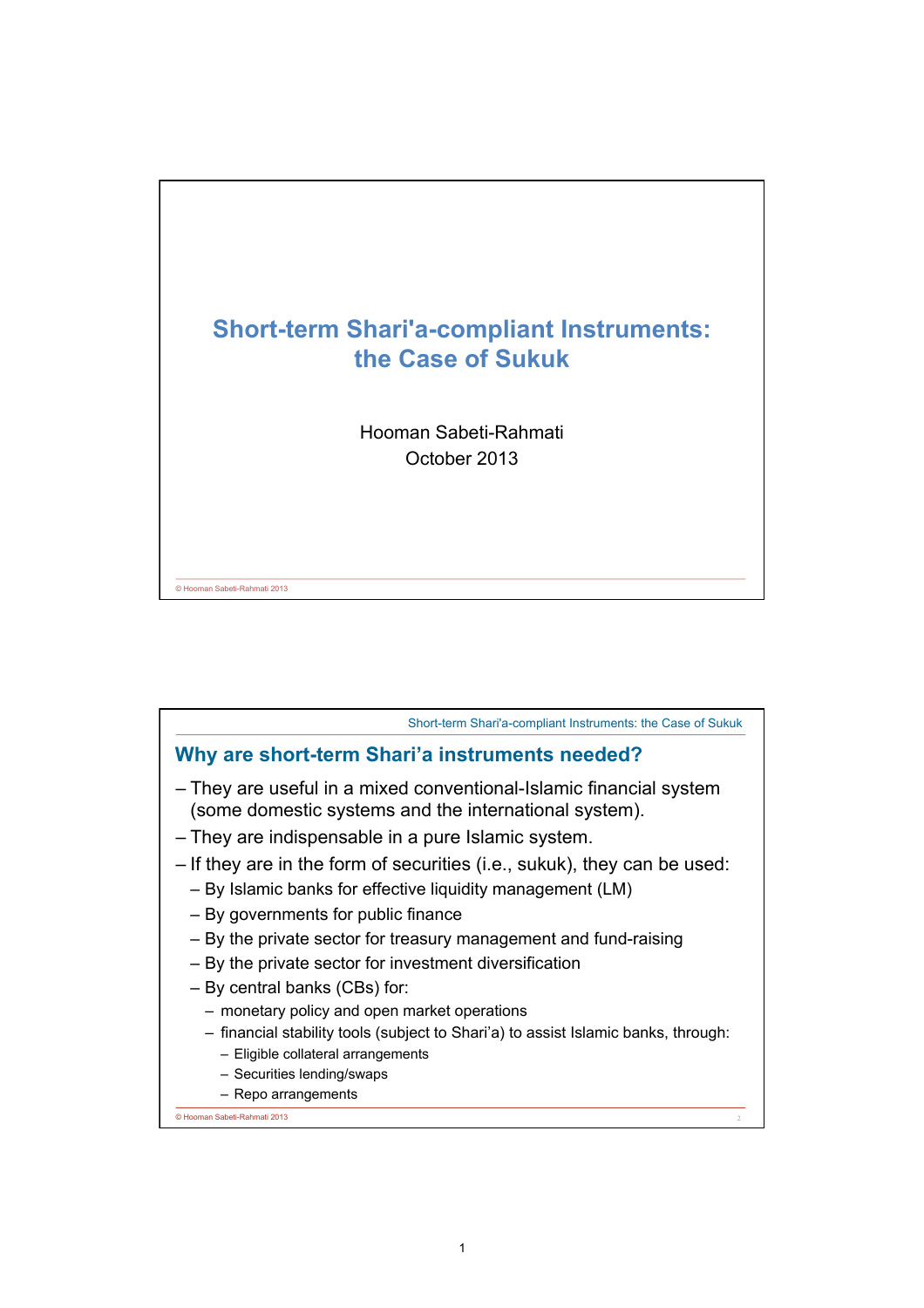

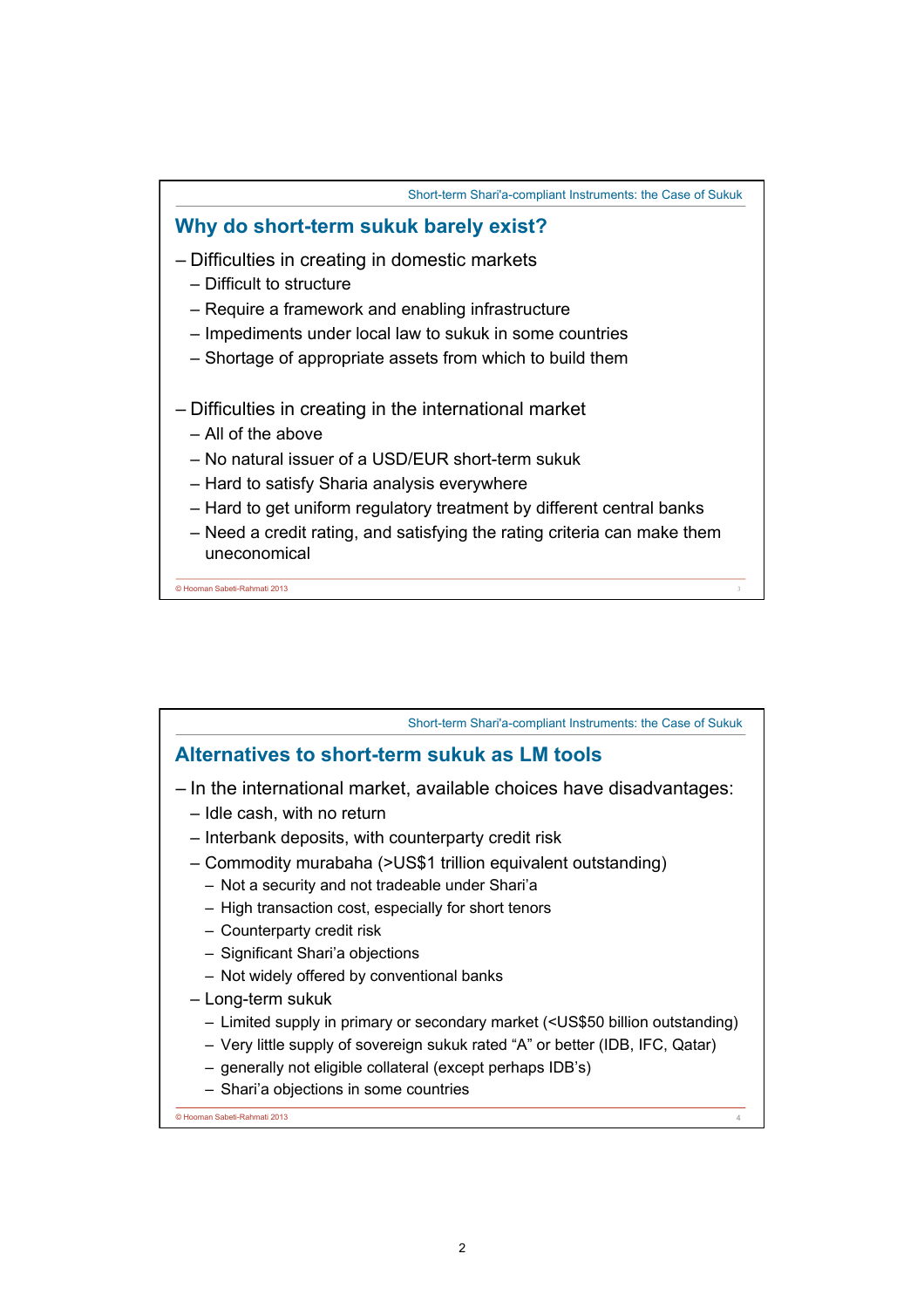

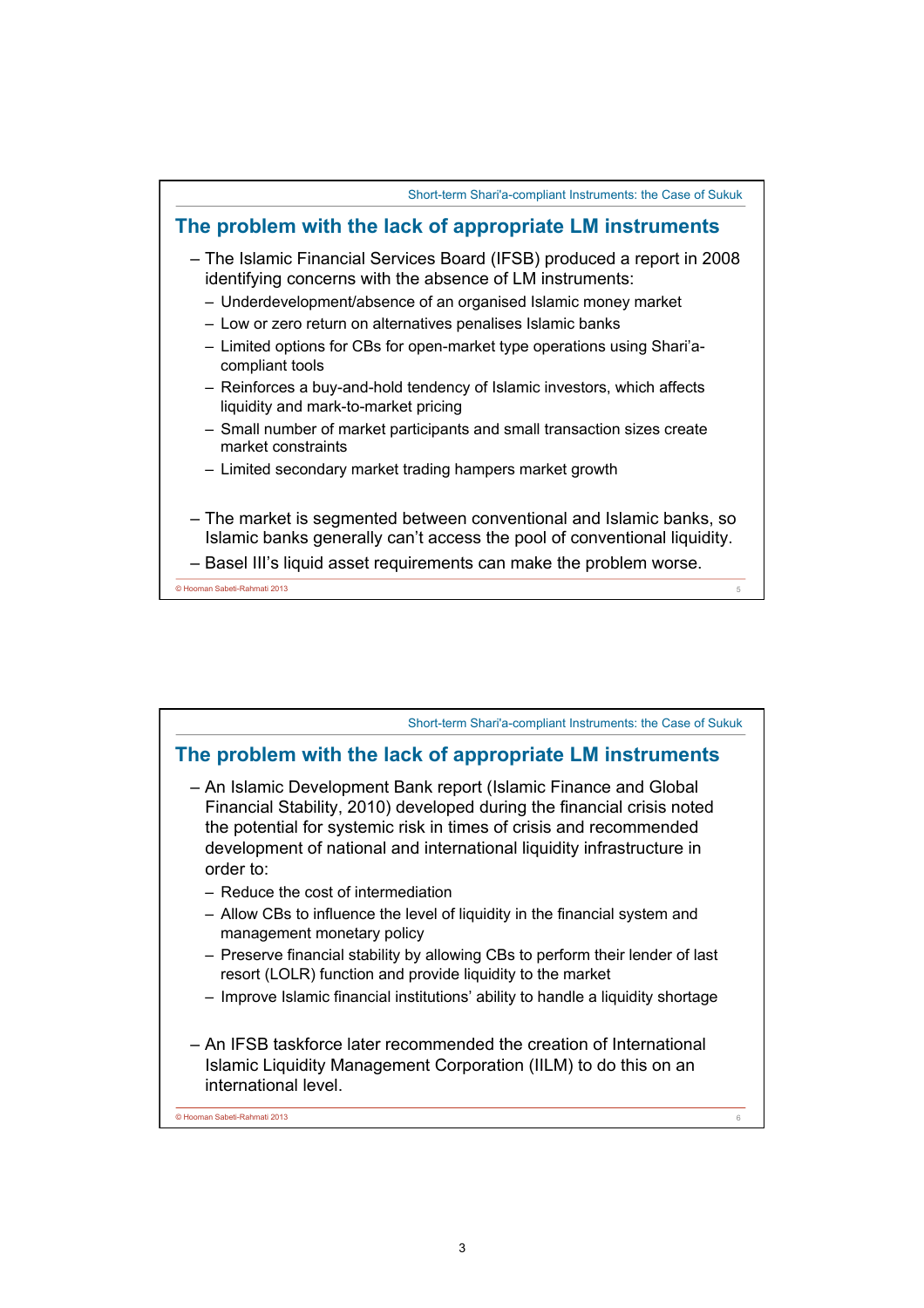

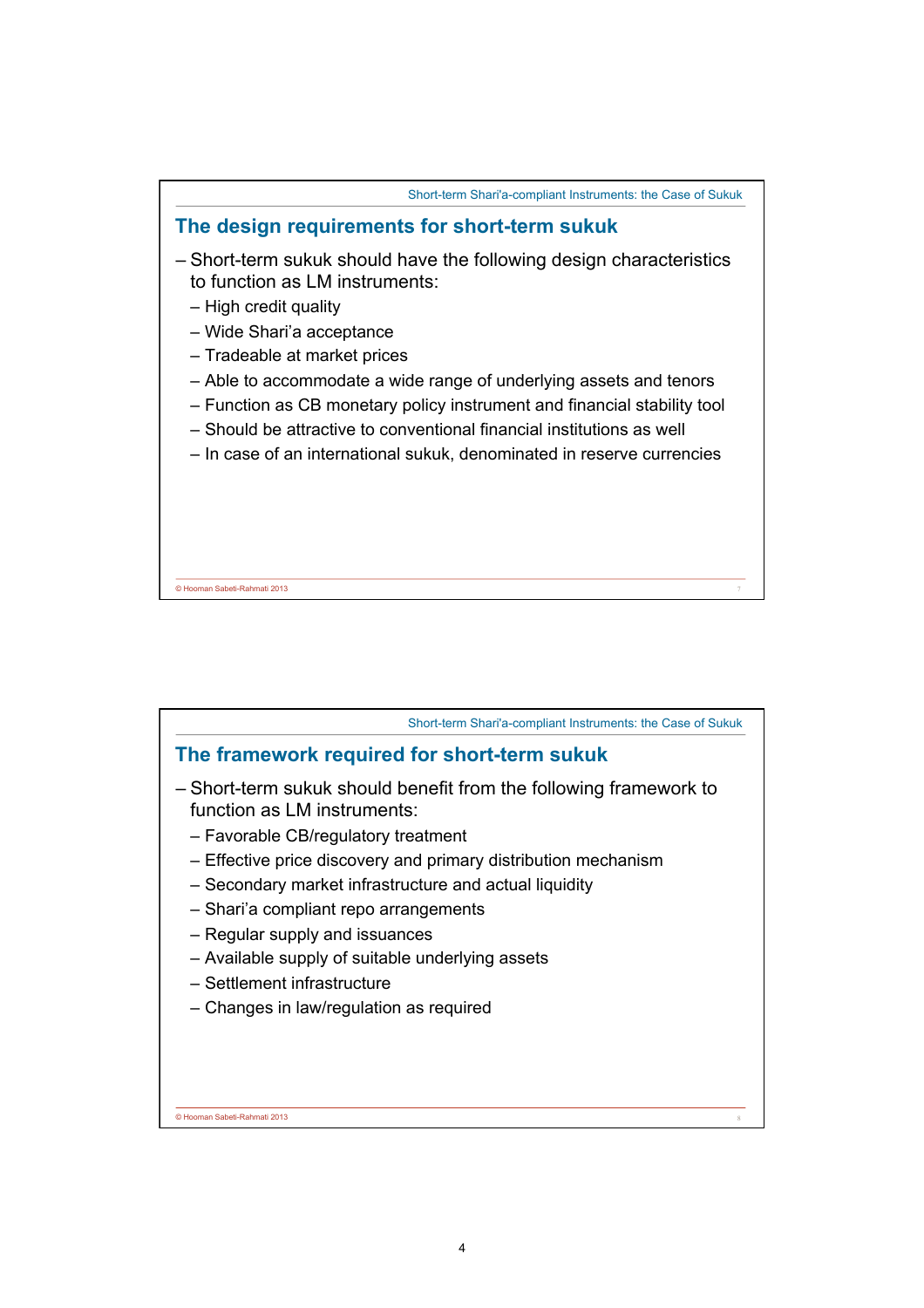

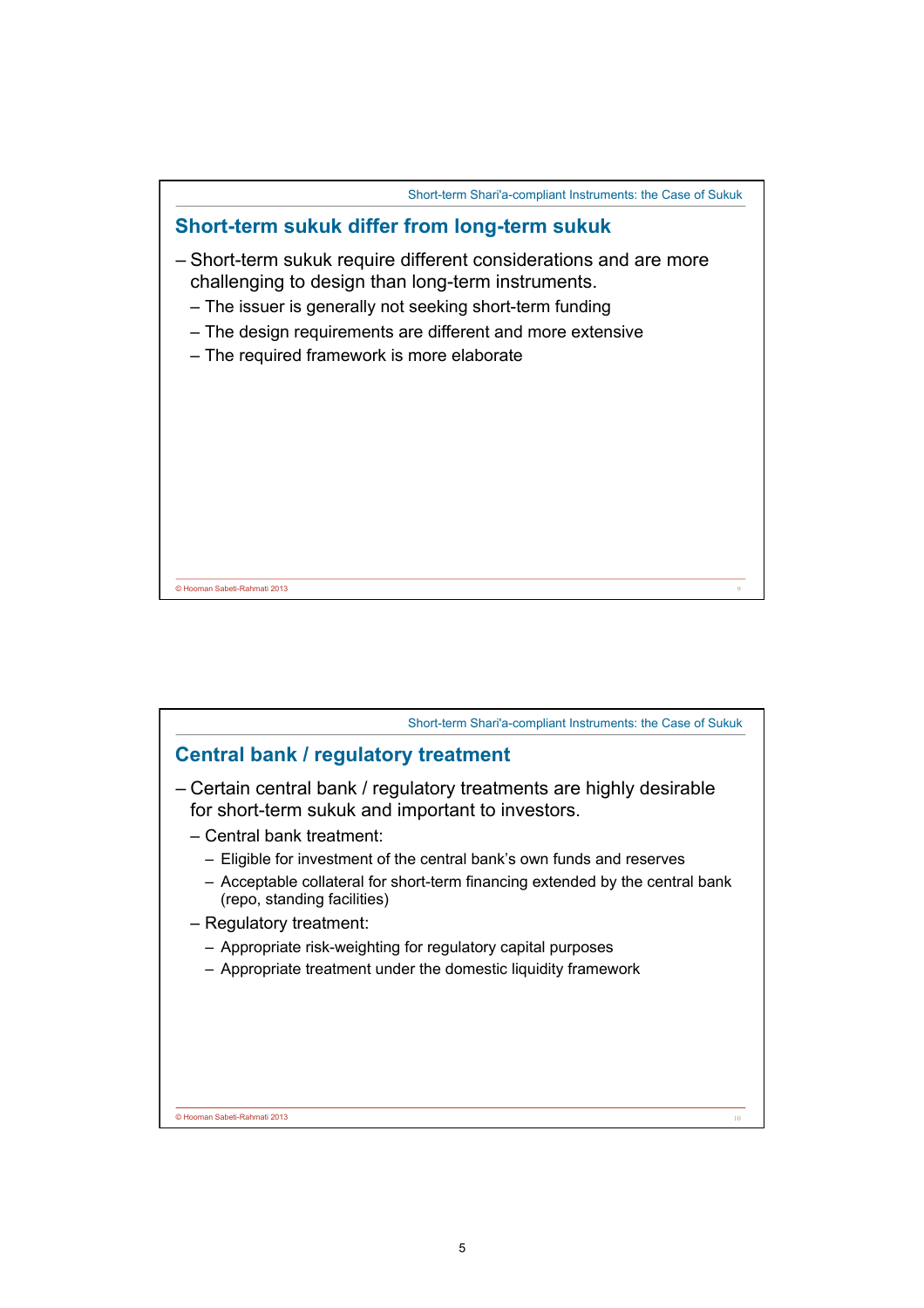

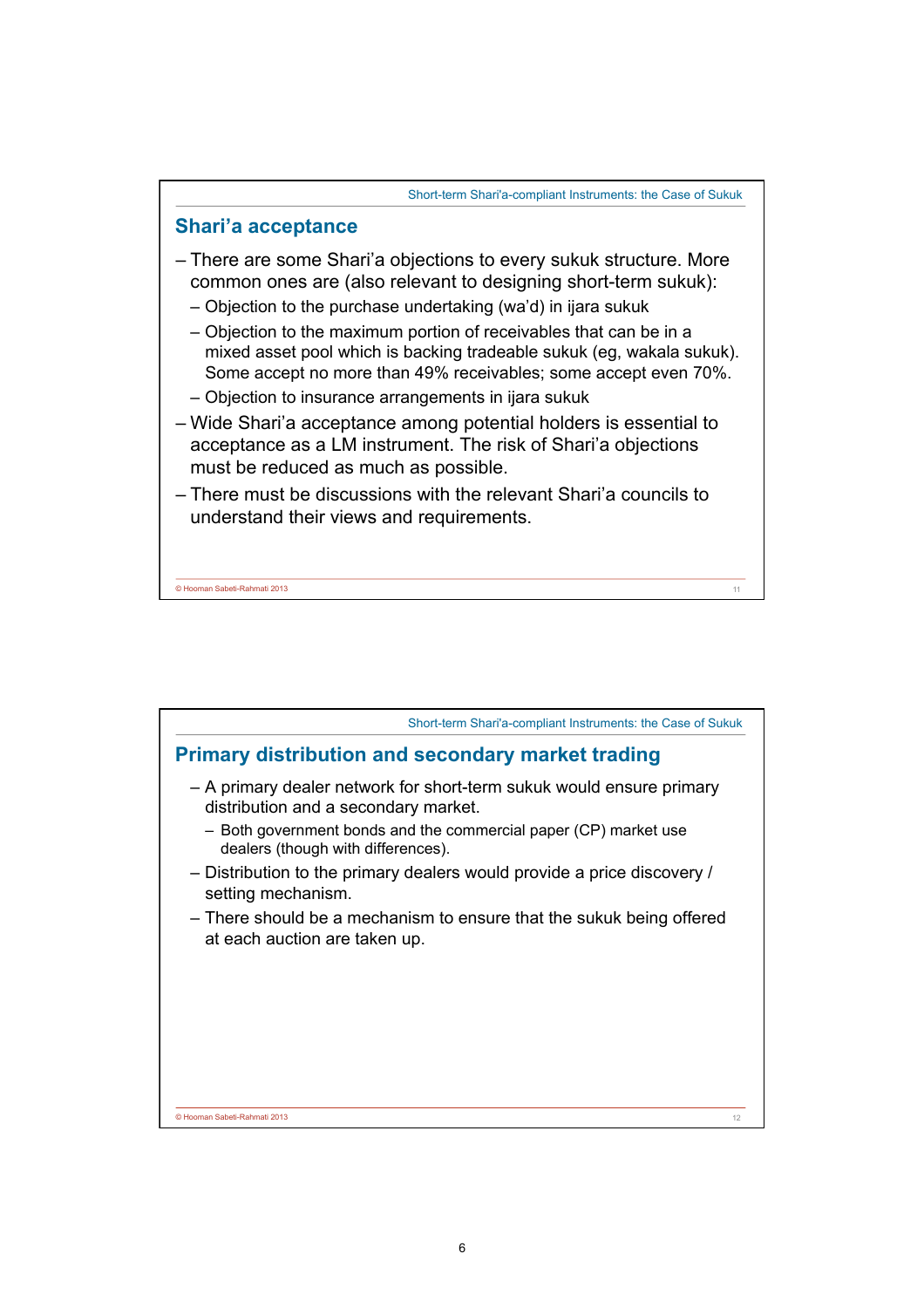

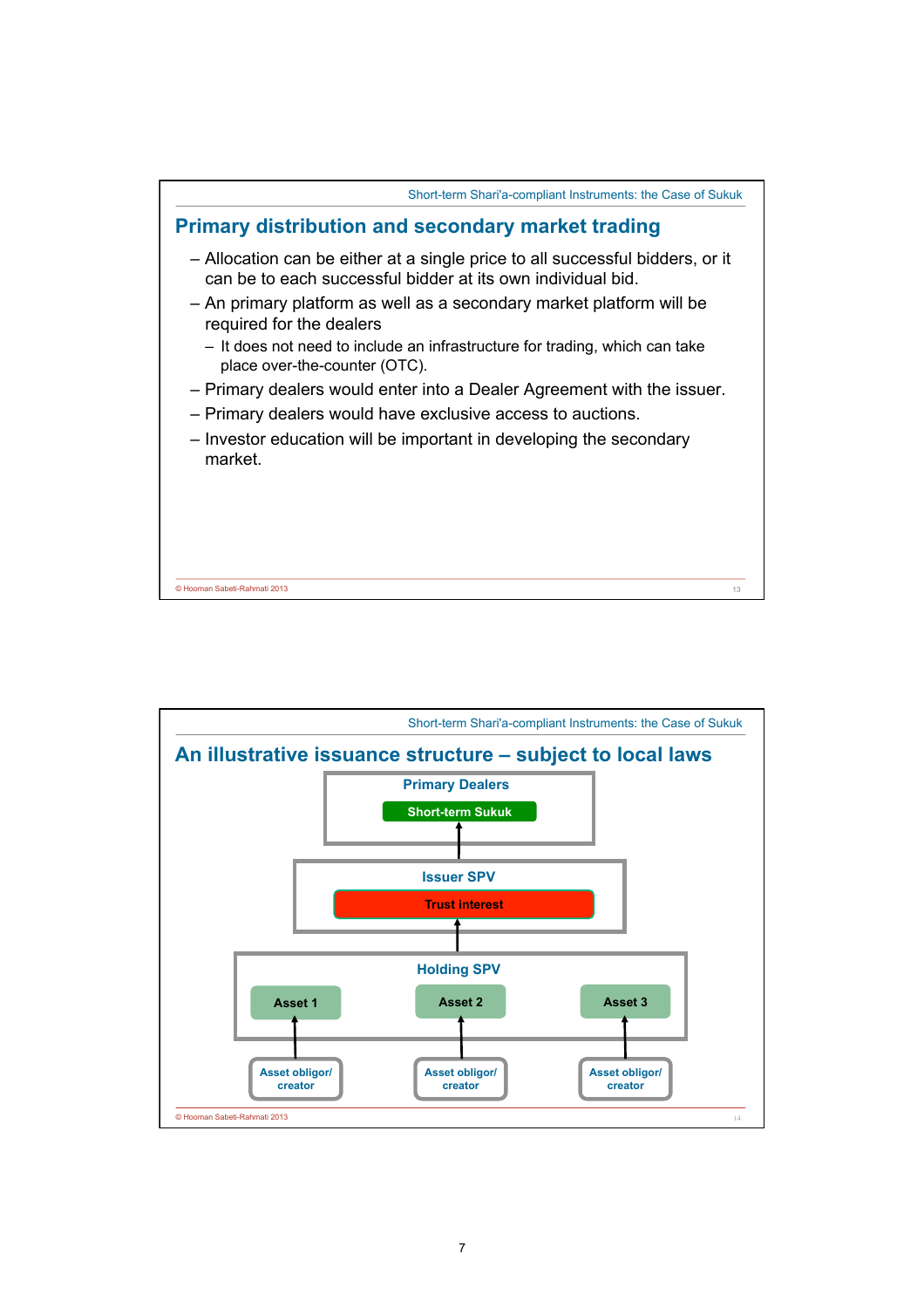

| Short-term Shari'a-compliant Instruments: the Case of Sukuk                                                                                                                                                                                                                                                                                                                                                                                                                                                                                                                                                                                                                            |    |
|----------------------------------------------------------------------------------------------------------------------------------------------------------------------------------------------------------------------------------------------------------------------------------------------------------------------------------------------------------------------------------------------------------------------------------------------------------------------------------------------------------------------------------------------------------------------------------------------------------------------------------------------------------------------------------------|----|
| Illustrative structure – basic terms                                                                                                                                                                                                                                                                                                                                                                                                                                                                                                                                                                                                                                                   |    |
| - Issuance in series<br>- Issuer SPV can issue short-term sukuk in series from time to time, with<br>market-responsive terms, and sell them to primary dealers.<br>- The series can differ in maturity date, profit rate and size.<br>- All series are backed by the same Asset Pool and of similar credit quality.<br>– Tenors<br>- The short-term sukuk can have tenors from one week to one year.<br>- Each series of short-term sukuk will have a stated maturity date.<br>- Maturities will be set to establish a yield curve.<br>- Profit rate<br>- Each Series of short-term sukuk would bear a fixed profit rate.<br>- Payment of profit would be targeted but not guaranteed. |    |
| © Hooman Sabeti-Rahmati 2013                                                                                                                                                                                                                                                                                                                                                                                                                                                                                                                                                                                                                                                           | 16 |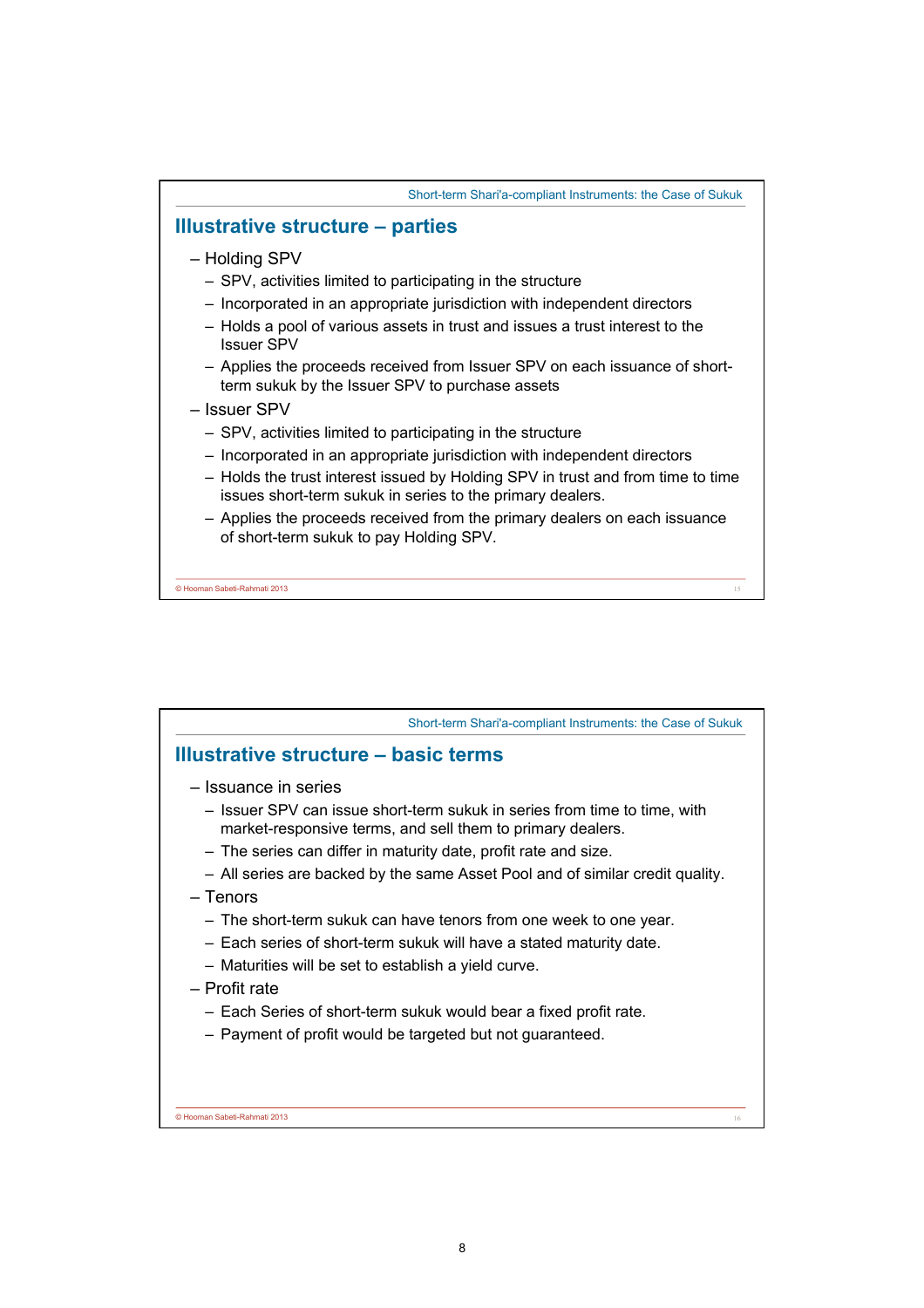

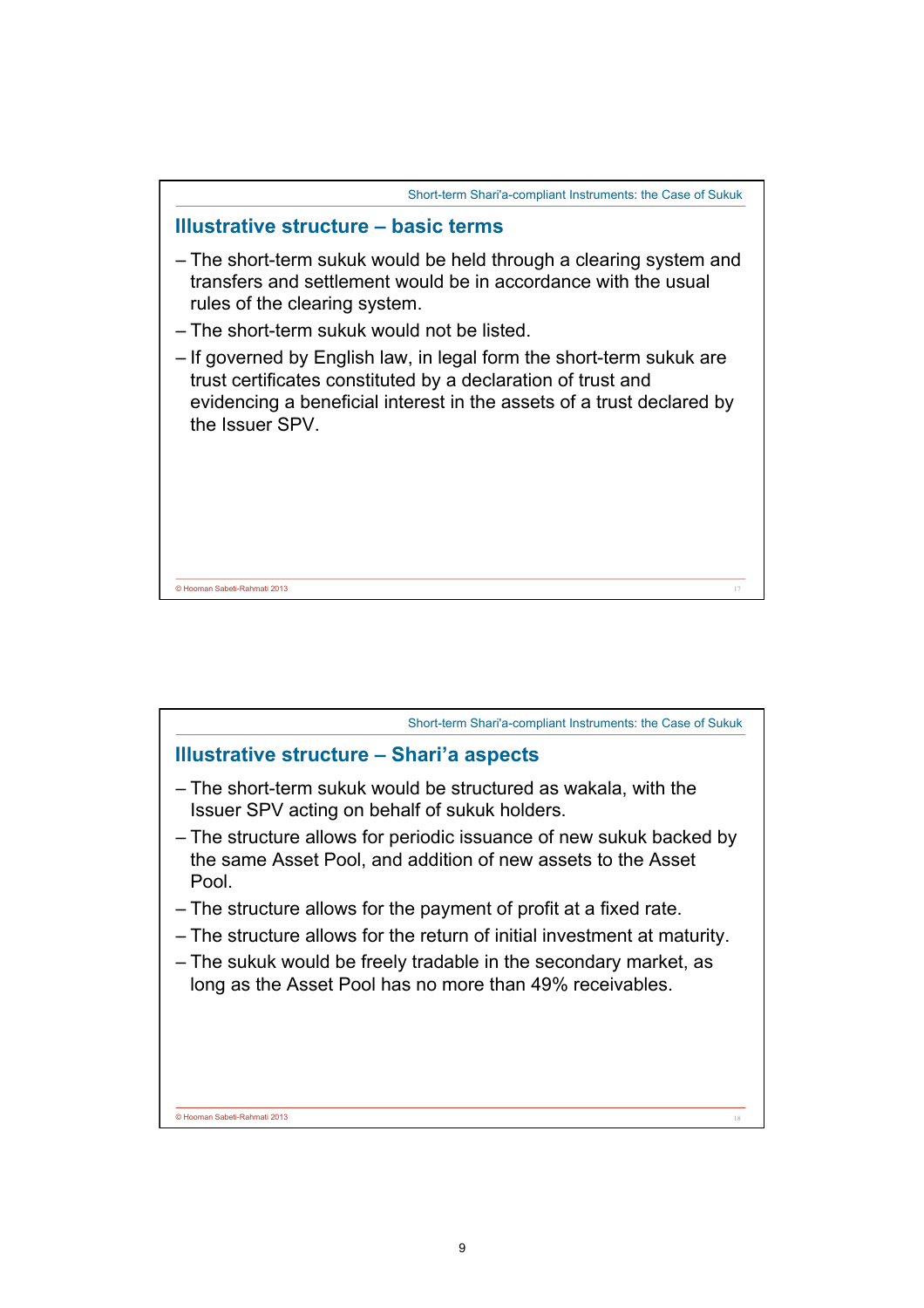

| <b>Structure</b>     | Year          | <b>Country</b>           |  |
|----------------------|---------------|--------------------------|--|
|                      | introduced    |                          |  |
| ljara                | 2001          | Many                     |  |
| Mudaraba             | 2003          | Kuwait                   |  |
|                      |               | Qatar                    |  |
|                      |               | <b>UAE</b>               |  |
| ljara-Istisna'       | 2005          | <b>KSA</b>               |  |
| Musharaka            | 2005          | Kuwait                   |  |
|                      |               | Qatar                    |  |
| Wakala Bil-Istithmar | 2006          | <b>UAE</b><br><b>UAE</b> |  |
|                      |               | <b>IDB</b>               |  |
| Manfa'a              | 2007          | <b>KSA</b>               |  |
| Wakala Bil-Istithmar | 2010          | Malaysia                 |  |
|                      |               | Qatar                    |  |
|                      |               | <b>KSA</b>               |  |
|                      |               | Turkey                   |  |
|                      |               | <b>UAE</b>               |  |
| Wakala-Ijara         | 2011          | Turkey                   |  |
| Wakala-Mudaraba      | 2011          | <b>UAE</b>               |  |
|                      | Source: Zawya |                          |  |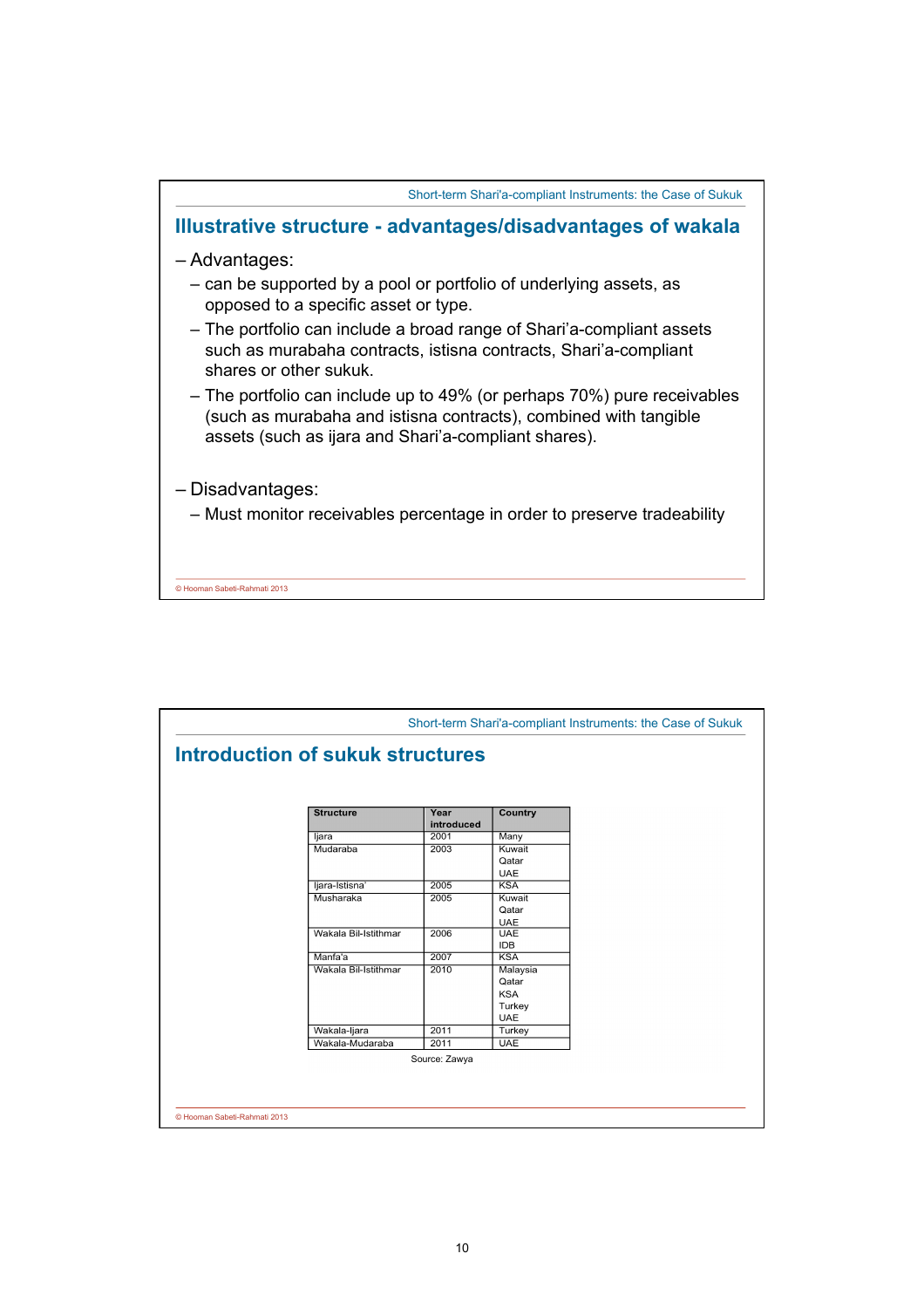

| Short-term Shari'a-compliant Instruments: the Case of Sukuk                                                                                                                                       |
|---------------------------------------------------------------------------------------------------------------------------------------------------------------------------------------------------|
| The difficulties with ijara sukuk                                                                                                                                                                 |
| – Needs appropriate assets                                                                                                                                                                        |
| - Requires 100% tangible assets                                                                                                                                                                   |
| - Must have legal ownership                                                                                                                                                                       |
| - Cannot have any encumbrances - mortgages, leases, etc                                                                                                                                           |
| - Sukuk issuance amount must correspond to asset valuation                                                                                                                                        |
| - Must be capable of transfer and lease                                                                                                                                                           |
| - Sometimes there are legal or tax impediments to transfer. There are<br>potential solutions (such as a head lease, transfer of beneficial title or a<br>double SPV, but each has its conditions) |
| - Government issues                                                                                                                                                                               |
| - Transfer of ownership of government property; nationality requirement                                                                                                                           |
| - Procurement rules when contracting with government entities                                                                                                                                     |
| - Concern about recourse to assets on default                                                                                                                                                     |
| - SPV incorporation                                                                                                                                                                               |
| C Hooman Sabeti-Rahmati 2013                                                                                                                                                                      |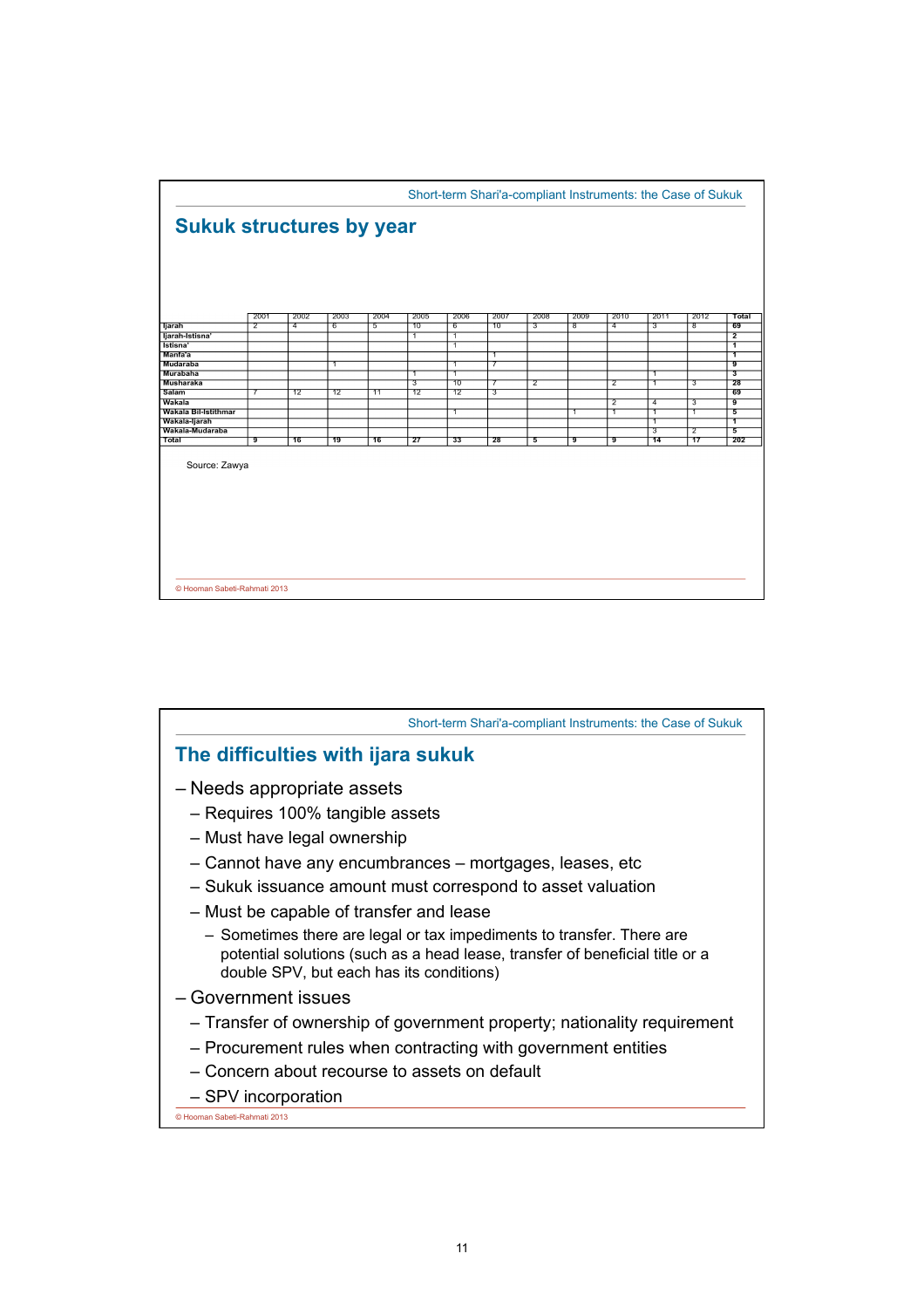Short-term Shari'a-compliant Instruments: the Case of Sukuk

## **The difficulties with ijara sukuk**

- May need operational flexibility to dispose or renovate assets
- Recognition of trust, or a substitute arrangement
- Potential tax issues
	- Stamp duty on each transfer of assets
	- Taxable gain on disposition of asset at maturity
	- Withholding tax on payments of rent or on Sukuk distributions
	- Taxable income in the Issuer
	- Treatment of Sukuk distributions in the hands of investors
- Wa'd not always accepted
- Insurance arrangements not always accepted
- Existing covenants (eg, negative pledge, non-disposal, saleleaseback) in other financings may prevent it
- Basis for principal return is a problem in short-term issue

© Hooman Sabeti-Rahmati 2013

| Underlying asset examples in tradeable sukuk                                    |                                                                                                                        |  |
|---------------------------------------------------------------------------------|------------------------------------------------------------------------------------------------------------------------|--|
| <b>Assets</b>                                                                   | <b>Issuers</b>                                                                                                         |  |
| Real estate                                                                     | $\sim$<br>Saxony-Anhalt.<br>Indonesia.<br>Germany<br>Malaysia                                                          |  |
| Factories                                                                       | Dubai Department of Finance                                                                                            |  |
| Plants                                                                          | Electricity & Water<br>Dubai<br>Authority.<br>Petronas                                                                 |  |
| Terminals                                                                       | Authority, Dubai<br>Dubai Civil Aviation<br>Department of Finance                                                      |  |
| Equipment                                                                       | Sarawak, International Finance Corporation                                                                             |  |
| Power generation assets                                                         | Saudi Electricity Company                                                                                              |  |
| Vehicles                                                                        | Nomura, GE Capital                                                                                                     |  |
| ljara contracts (together with underlying<br>assets), property and non-property | IDB, Abu Dhabi Islamic Bank, Tamweel,<br>Kingdom Instalment Company, Qatar<br>Islamic Bank, Kuveyt Turk Bank           |  |
| Sukuk (together with underlying assets)                                         | IDB, Almana Group                                                                                                      |  |
| Shares (Shari'a-compliant)                                                      | Malaysia, IDB                                                                                                          |  |
| Istisna'a receivables (part of a pool - not<br>tradable by itself)              | IDB, Tamweel, , Kingdom Instalment<br>Company                                                                          |  |
| Murabaha receivables (part of a pool - not<br>tradable by itself)               | IDB, Qatar Islamic Bank, Kuveyt Turk Bank,<br>Malaysia, HBME Bank                                                      |  |
| Salam assets (part of a pool - not tradable by<br>itself)                       | Abu Dhabi Islamic Bank                                                                                                 |  |
| Rights under Marketing Agreements                                               | Saudi Basic Industries Corp                                                                                            |  |
| Investment in business activities                                               | International Investment Group, National<br>Industries Group, Dubai International<br>Financial Centre, Dana Gas, Aldar |  |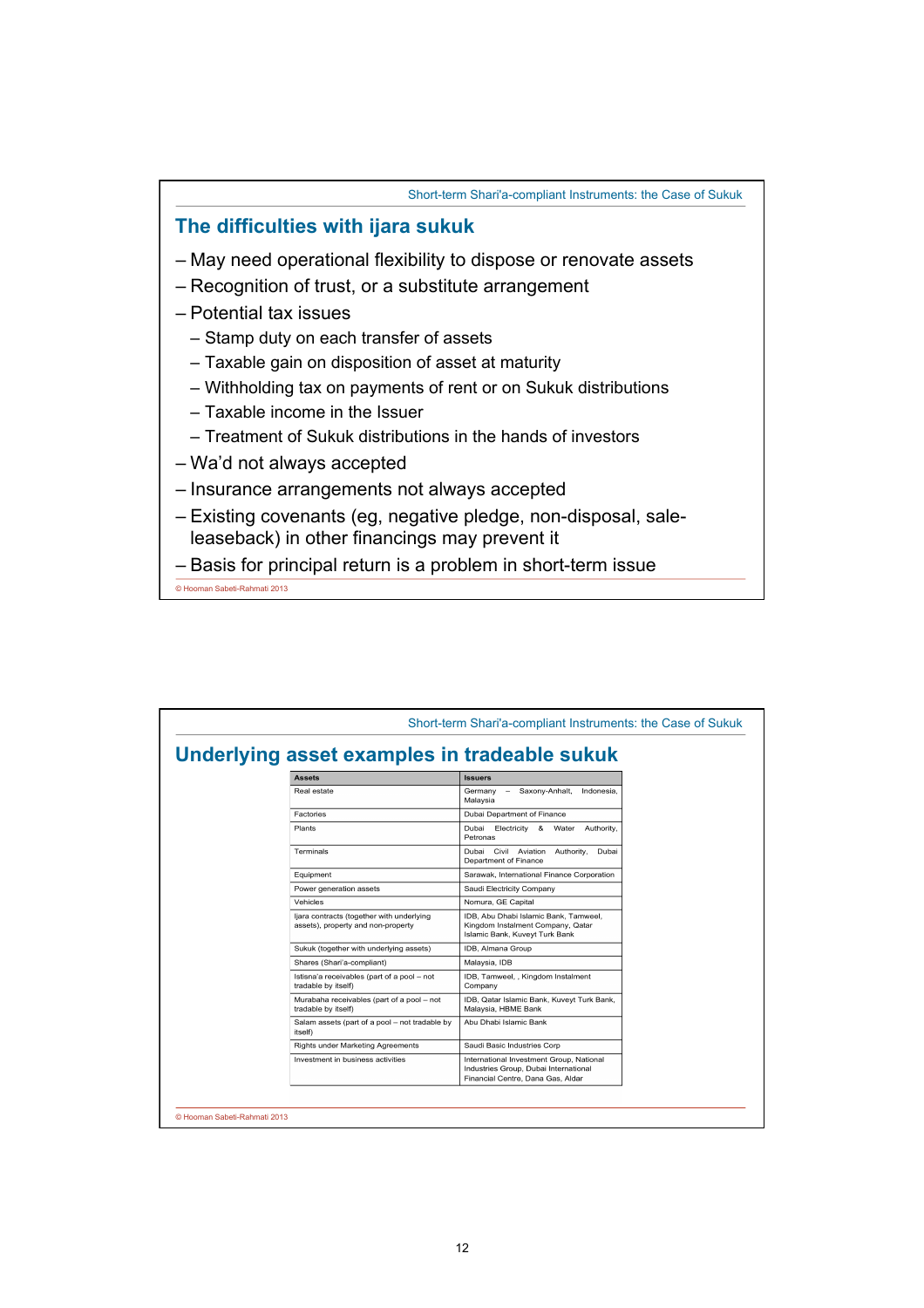

| Short-term Shari'a-compliant Instruments: the Case of Sukuk                                    |
|------------------------------------------------------------------------------------------------|
| <b>Benefits of the structure</b>                                                               |
| - For central banks:                                                                           |
| - Monetary policy instrument and financial stability tool                                      |
| - Can improve LM and profitability of regulated Islamic banks                                  |
| - Stimulates development of domestic Islamic interbank market and<br>private short-term market |
| - Provides more investment choices to investors                                                |
| - For governments:                                                                             |
| - New public finance source                                                                    |
| - Flexibility to switch between short and long funding, and transform long<br>into short       |
| - Flexible tenor funding                                                                       |
| - Attractive funding cost                                                                      |
| - Can use pure receivables to create sukuk                                                     |
| © Hooman Sabeti-Rahmati 2013<br>26                                                             |